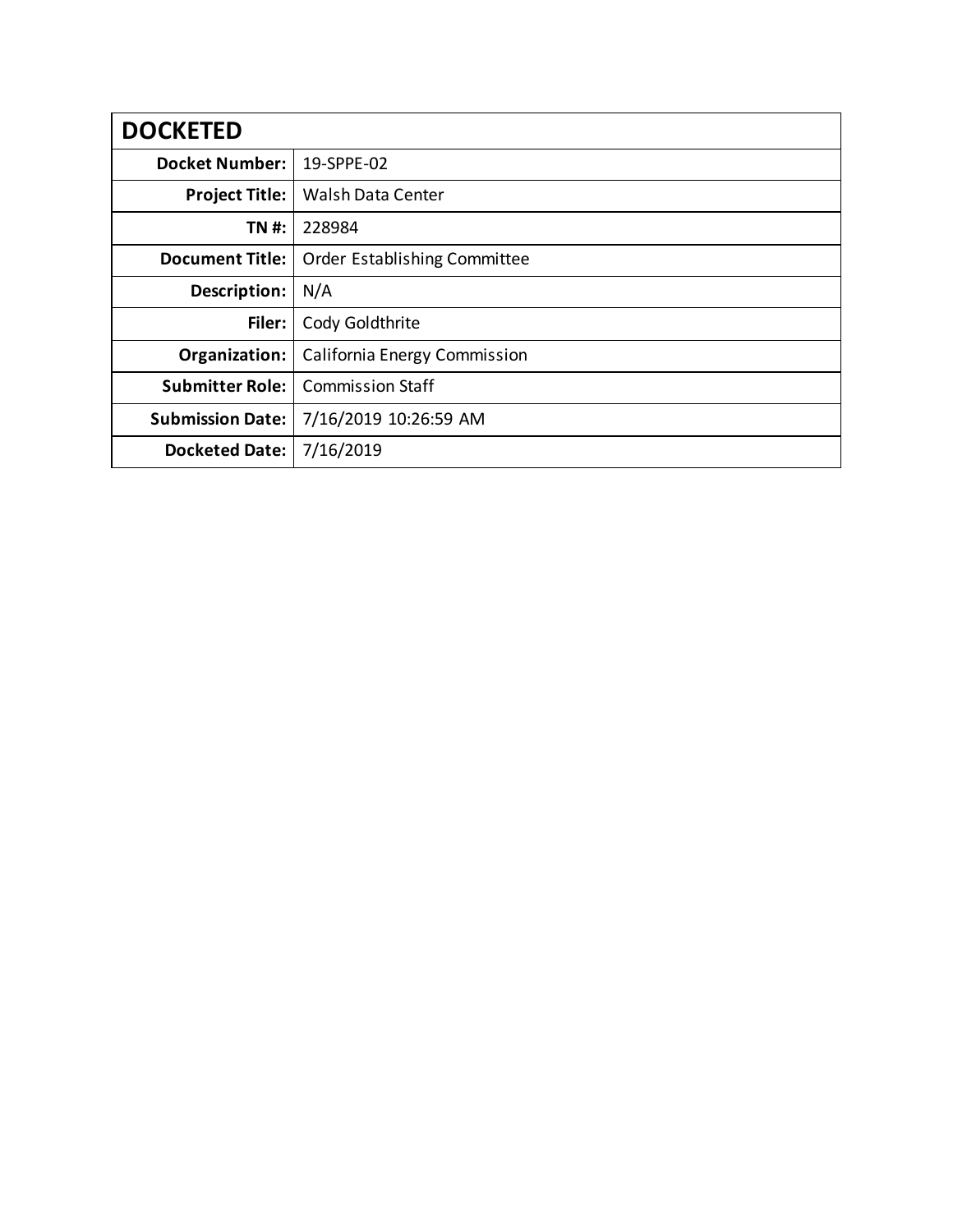## **STATE OF CALIFORNIA**

## **STATE ENERGY RESOURCES CONSERVATION AND DEVELOPMENT COMMISSION**

*IN THE MATTER OF:*

**Docket No. 19-SPPE-02**

*WALSH BACKUP GENERATING FACILITY*

**ORDER ESTABLISHING COMMITTEE**

On June 28, 2019, 651 Walsh Partners, LLC, filed an application for a small power plant exemption for the proposed 80 megawatt (MW) Walsh Backup Generating Facility (WBGF), part of the Walsh Data Center. The WBGF would be located in the City of Santa Clara and consists of thirty-two 3-MW diesel fired backup generators that would be used exclusively to provide backup generation to support the Walsh Data Center.

Pursuant to Public Resources Code section 25211 and California Code of Regulations, title 20, sections 1204 and 1205, the Energy Commission hereby establishes a Committee to preside over the small power plant exemption proceedings and any other proceedings arising from the application.

The committee shall have the authority and duties necessary to conduct this proceeding as set forth in Energy Commission regulations, including the authority of a presiding member to manage the proceeding in accordance with California Code of Regulations, title 20, section 1203.

Unless otherwise ordered by the Commission, this Committee will dissolve 35 days after final action in this proceeding.

The Committee members are as follows: Presiding: Douglas Associate: Monahan